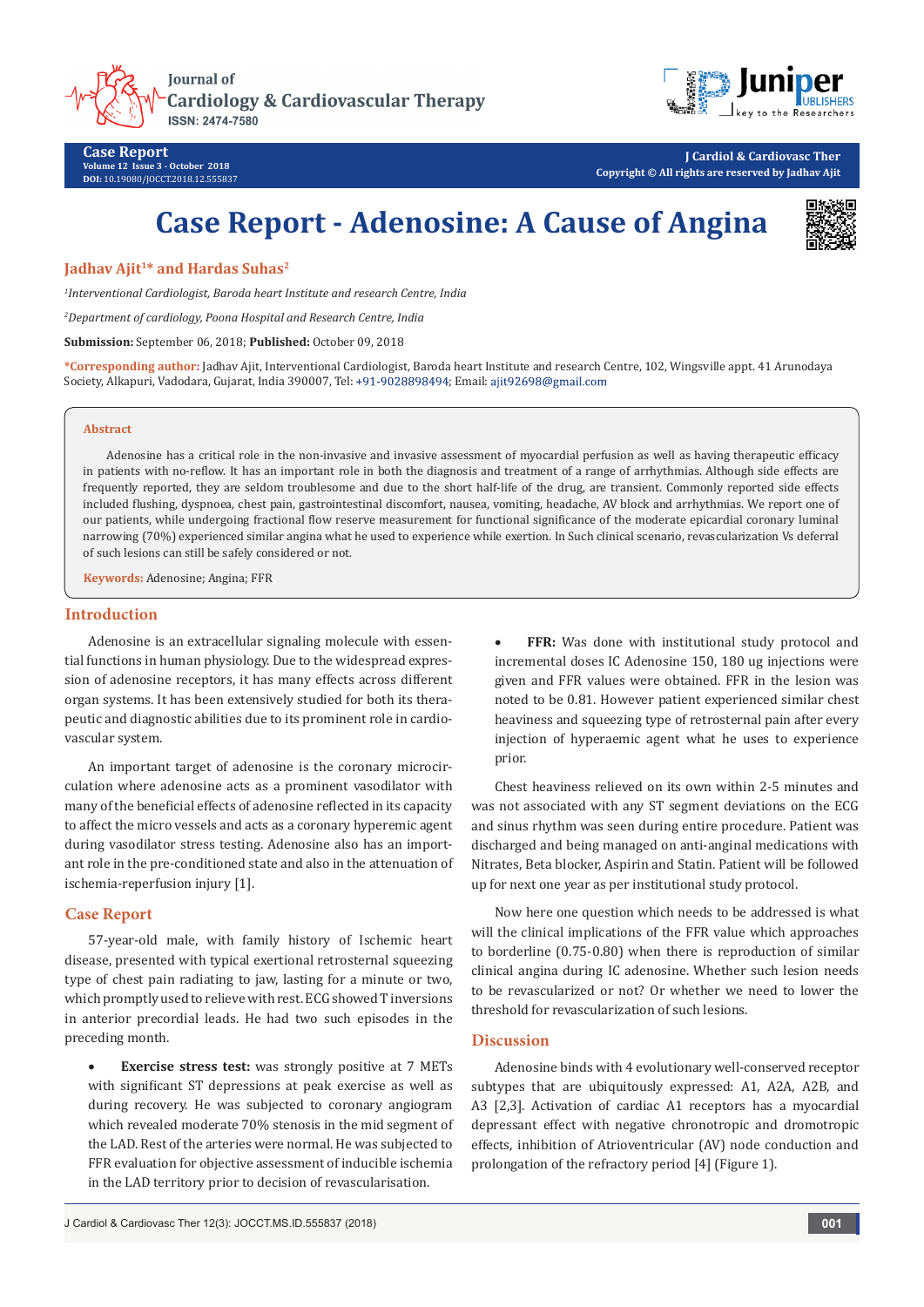

Activation of A2A and A2B adenosine receptors produces potent vasodilation of most vascular beds including the coronary circulation, resulting in an increase in myocardial blood flow. A2B receptors are thought to produce mast cell degranulation and bronchial constriction [5]. A3 receptors are mainly peripherally located but are thought to play a role in mediating pre-conditioning. Adenosine causes a sensation of dyspnea in healthy patients but has not been shown to objectively produce bronchospasm. This dyspnogenic property has been proposed to be a result of direct stimulation of pulmonary C fibers by adenosine [6].

Intracoronary adenosine administration provokes chest pain similar to the angina at doses used for hyperemia testing. Aminophylline, an adenosine A1-receptor antagonist, significantly reduces the severity of both adenosine and exerciseinduced chest pain. These findings indicate that adenosine is a stimulus adequate to produce cardiac pain and could be partially responsible for the anginal pain during myocardial ischemia. This effect does not seem to be related to adenosine-induced coronary dilation (mediated mainly by A2a and A2b receptors) and appears predominantly mediated by A1-receptor stimulation [7]. Typical angina pain during pharmacological vasodilator stress may reflect regional myocardial ischemia based on coronary steal. Chest pain may occur with patients with normal myocardial perfusion studies because of the involvement of adenosine A1 receptors in the nociceptive pathway influencing the sensation of chest pain [8]. The fact that the severity of chest pain provoked by intravenous adenosine is less in patients with silent ischemia, although difficult to interpret because of the systemic algogenic effects of this substance, further supports the hypothesis that adenosine

may play an important role in the production of the anginal pain [8]. According to ACC/AHA/SCAI AUC for cardiac catheterisation, FFR measurements <0.75 are associated with ischemia on exercise testing and adjunct imaging (echo or nuclear) with high sensitivity (88%), specificity (100%), and overall accuracy (93%). FFR measurements >0.80 are associated with negative ischemic results with a predictive accuracy of 95% [9]. According to 2013 ESC guidelines on the management of stable coronary artery disease it's a class I B indication to revascularize the stenoses with FFR<0.80 in patients with angina symptoms or positive stress test [10]. In such lesions deferral of revascularization could still be safely considered.

#### **References**

- 1. [Layland J, Carrick D, Lee M, Oldroyd K, Berry C \(2014\) Adenosine](https://www.ncbi.nlm.nih.gov/pubmed/24835328)  [Physiology, Pharmacology, and Clinical Applications. JACC Cardiovasc](https://www.ncbi.nlm.nih.gov/pubmed/24835328)  [Interv 7\(6\): 581-591.](https://www.ncbi.nlm.nih.gov/pubmed/24835328)
- 2. [Shryock JC, Belardinelli L \(1997\) Adenosine and adenosine receptors](https://www.ncbi.nlm.nih.gov/pubmed/9223356)  [in the cardiovascular system: biochemistry, physiology, and](https://www.ncbi.nlm.nih.gov/pubmed/9223356)  [pharmacology. Am J Cardiol 79\(12A\): 2-10.](https://www.ncbi.nlm.nih.gov/pubmed/9223356)
- 3. [Fredholm BB \(2007\) Adenosine, an endogenous distress signal,](https://www.ncbi.nlm.nih.gov/pubmed/17396131)  [modulates tissue damage and repair. Cell Death Differ 14\(7\): 1315-](https://www.ncbi.nlm.nih.gov/pubmed/17396131) [1323.](https://www.ncbi.nlm.nih.gov/pubmed/17396131)
- 4. [Sato A, Terata K, Miura H, Toyama K, Loberiza FR Jr, et al. \(2005\)](https://www.ncbi.nlm.nih.gov/pubmed/15772334)  [Mechanism of vasodilation to adenosine in coronary arterioles from](https://www.ncbi.nlm.nih.gov/pubmed/15772334)  [patients with heart disease. Am J Physiol Heart Circ Physiol 288\(4\):](https://www.ncbi.nlm.nih.gov/pubmed/15772334)  [H1633-1640.](https://www.ncbi.nlm.nih.gov/pubmed/15772334)
- 5. [Feoktistov I, Biaggioni I \(1997\) Adenosine A2B receptors. Pharmacol](https://www.ncbi.nlm.nih.gov/pubmed/9443164)  [Rev 49\(4\): 381-402.](https://www.ncbi.nlm.nih.gov/pubmed/9443164)
- 6. [Burki NK, Dale WJ, Lee LY \(2005\) Intravenous adenosine and dyspnea](https://www.ncbi.nlm.nih.gov/pubmed/15377651)  [in humans. J Appl Physiol 98\(1\): 180-185.](https://www.ncbi.nlm.nih.gov/pubmed/15377651)